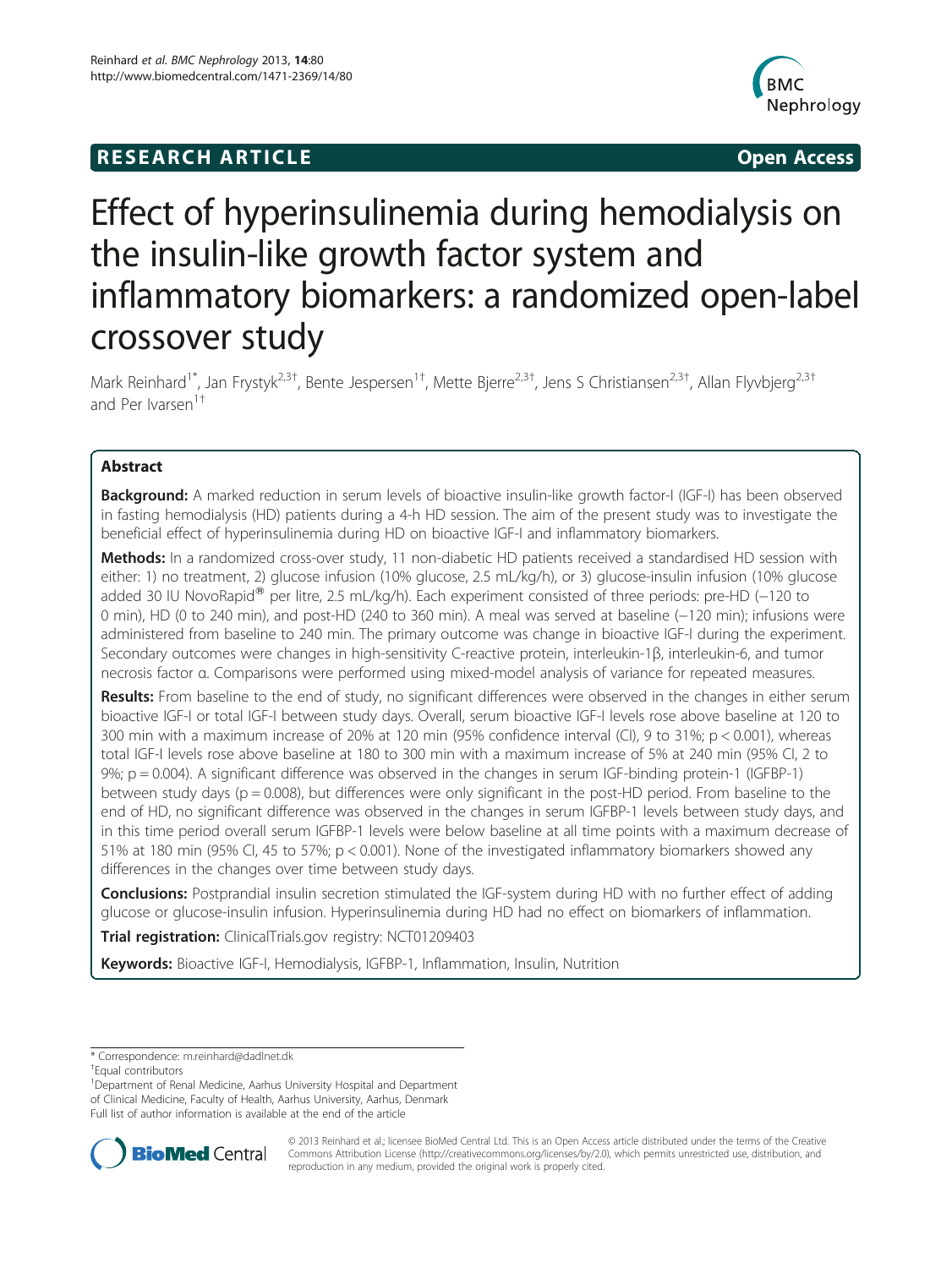# Background

Protein-energy wasting (PEW) is frequent in maintenance hemodialysis (HD) patients and an independent predictor of morbidity and mortality [\[1](#page-10-0)]. Causes of PEW in maintenance HD patients include reduced intake of energy and protein, resistance to the actions of anabolic hormones such as insulin, growth hormone (GH), and insulin-like growth factor-I (IGF-I) [[2-5\]](#page-10-0), and non-specific inflammatory processes [[6-9](#page-10-0)]. Moreover, HD per se stimulates muscle and whole body protein loss which further increases the risk of PEW [\[10-12\]](#page-10-0). Amino acid kinetic studies have demonstrated that HD in the postabsorptive state induces muscle protein loss by increased muscle protein breakdown [[13](#page-10-0)]. Muscle protein breakdown is stimulated by the release of proinflammatory cytokines induced by contact of blood cells with the dialyser membrane and bacterial-derived DNA fragments in the dialysis fluid [[6,14,15\]](#page-10-0). Of note, there is a positive correlation between interleukin-6 (IL-6) levels and muscle protein breakdown, and as IL-6 levels peak after completion of the HD procedure a considerable protein catabolic "carry-over effect" may extend to the post-HD period [\[16\]](#page-10-0).

IGF-I is an important regulator of muscle metabolism and stimulates muscle protein anabolism in both animals  $[17,18]$  $[17,18]$  $[17,18]$  and humans  $[19,20]$  $[19,20]$  $[19,20]$ . More than 99% of the circulating IGF-I pool is complexed to specific high-affinity IGF-binding proteins (IGFBPs) that regulate the bioavailability of IGF-I to its tissue receptors [[21](#page-10-0)]. Hence, changes in the binding capacity of the IGFBPs may result in marked changes in serum free and thereby bioactive IGF-I without causing any change in serum total IGF-I [[22](#page-10-0)]. Supportive of this notion, we recently reported that HD performed in overnight fasting patients resulted in a marked up-regulation of serum IGFBP-1, the only short-term regulated IGFBP, and a corresponding down-regulation of free and bioactive IGF-I without any concomitant change in total IGF-I [\[23](#page-10-0)]. These results may reflect the protein catabolic nature of HD in the fasting state and, moreover, they may explain why previous amino acid kinetic studies in HD patients failed to show any association between changes in muscle protein metabolism and serum total IGF-I [[10,24](#page-10-0)].

The IGF-system interacts with inflammatory proteins. Experimental animal studies have demonstrated that infusion of tumor necrosis factor α (TNF-α) in rats increases the hepatic mRNA expression and protein secretion of IGFBP-1, whereas those of IGF-I are decreased [\[25](#page-10-0)]. In addition, in uremic rodents chronic or sepsis-induced inflammation reduces serum IGF-I levels, IGF-I gene expression, and muscle net protein synthesis; changes that can be reversed or ameliorated by pharmacological blockage of the proinflammatory cytokines IL-1, IL-6, and TNF- $\alpha$  [\[26-28](#page-10-0)].

Insulin inhibits the hepatic IGFBP-1 production and may therefore indirectly stimulate the actions of IGF-I in vivo [[29,30\]](#page-10-0). Furthermore, insulin appears to exert anti-inflammatory effects [\[31,32\]](#page-10-0). Therefore, we hypothesized that maintenance of hyperinsulinemia during HD by either glucose or glucose-insulin infusion would suppress the HD-induced decrease in serum bioactive IGF-I as well as the increase in plasma IL-6.

# **Methods**

# Study participants

Twelve non-diabetic patients were enrolled in this study which was conducted between November 2010 and July 2011 at Aarhus University Hospital. One patient withdrew before completing the study and was omitted from data analysis. Patients included were older than 18 years, on stable maintenance HD for at least 3 months, and had well-functioning arteriovenous fistulas with recirculation less than 5%. Exclusion criteria were diabetes mellitus, body mass index (BMI) below 18.5 or above 30.0  $\text{kg/m}^2$ , malnutrition (subjective global assessment score C), active malignant disease, immunosuppressive treatment (including glucocorticoid treatment), evidence of an ongoing inflammatory disease, or pregnancy. Baseline characteristics are presented in Table 1. The diagnoses were chronic glomerulonephritis  $(n = 2)$ , autosomal dominant polycystic kidney disease,  $(n = 2)$ , medullary cystic kidney  $(n = 1)$ , granulomatosis with polyangiitis  $(n = 1)$ , and chronic renal failure of unknown origin  $(n = 5)$ .

| Table 1 Patient characteristics at baseline |  |  |  |
|---------------------------------------------|--|--|--|
|---------------------------------------------|--|--|--|

| Variable                                                         | $n = 11$        |
|------------------------------------------------------------------|-----------------|
| Age (years)                                                      | 58 (33-79)      |
| Sex (males/females)                                              | 8/3             |
| Body mass index (kg/m <sup>2</sup> )                             | $74.9 + 3.6$    |
| Subjective global assessment score (A/B)                         | 5/6             |
| Hemodialysis vintage (months)                                    | $35(11-232)$    |
| Dialysis days per week (2/3/4 days)                              | 1/8/2           |
| Urine production $\geq$ 200 mL/day (yes/no)                      | 4/7             |
| Kt/V                                                             | $1.58 + 0.38$   |
| Normalized nitrogen protein appearance<br>rate (nPNA) (g/kg/day) | $0.91 + 0.16$   |
| Plasma albumin (g/L)                                             | $38.8 + 2.1$    |
| pH                                                               | $7.43 \pm 0.03$ |
| S-HCO3 <sup>-</sup> (mmol/L)                                     | $25.5 + 2.0$    |
| Blood glucose (mmol/L)                                           | $5.2 \pm 0.4$   |
| Serum insulin (pmol/L)                                           | $33.9 \pm 19.1$ |
| Serum bioactive IGF-I (µg/L)                                     | $0.83 \pm 0.27$ |
| Serum total IGF-I (µg/L)                                         | $124 \pm 43$    |
| Serum IGFBP-1 (µg/L)                                             | $267 \pm 147$   |
| Serum IGFBP-2 (µg/L)                                             | $1949 + 1112$   |

Data are mean  $\pm$  SD, median (range), or number.

At baseline no differences were observed in biomarker concentrations between study days and overall mean concentrations are shown.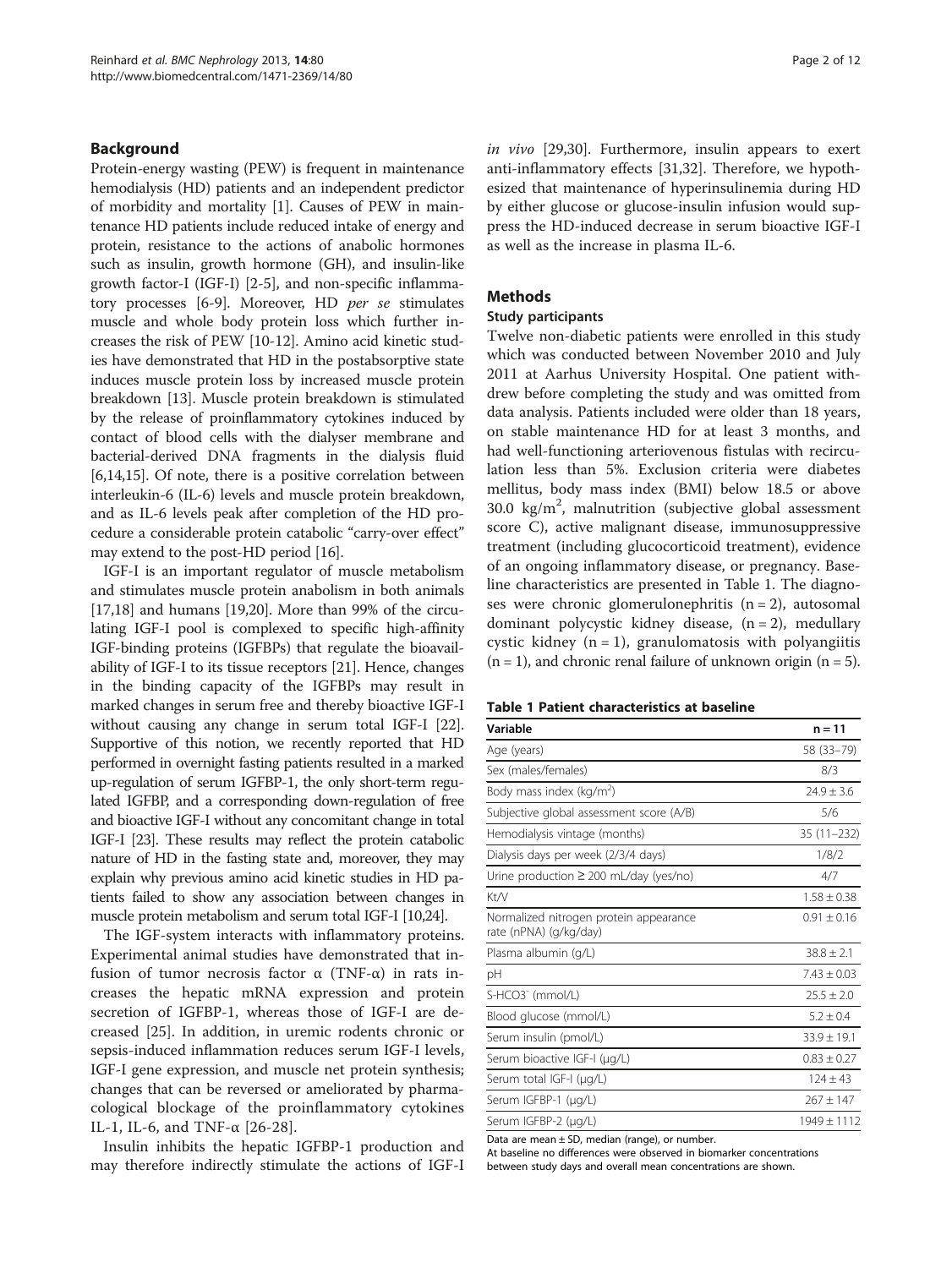Comorbidity was quantified according to Davies et al. [[33](#page-10-0)]. Five patients had 0 comorbidities (low risk), 5 patients had 1–2 comorbidities (medium risk), and 1 patient had ≥3 comorbidities (high risk). Four patients smoked 10 to 20 cigarettes a day. Medication was unchanged during the study period. The study was performed in accordance with the Declaration of Helsinki and monitored by the Committee of Good Clinical Practice at Aarhus University Hospital. Protocol and consent forms were approved by the local research Ethics Committee (Central Denmark Region), and all participating patients gave written informed consent. This trial is registered with the ClinicalTrials.gov registry: NCT01209403.

#### Study design

In this randomized, controlled cross-over study, patients received a standardised HD session with either 1) no treatment (NT), 2) continuous intravenous infusion of glucose 10% at a rate of 2.5 mL/kg/h  $(G)$ , or 3) continuous intravenous infusion of glucose 10% added 30 IU of insulin aspart (NovoRapid®, Novo Nordisk  $A/S$ , Bagsværd, Denmark) per litre at a rate of 2.5 mL/kg/h (GI). The three experiments were separated by two weeks wash-out period. In two cases the experiments were postponed for 5 days because the patients were unable to participate the scheduled day, and in one case the investigation was postponed for three weeks due to an acute upper gastrointestinal bleeding.

# Experimental study day

The experimental design is depicted in Figure 1. After an overnight fast, patients met between 7:30 and 9:00 AM at the Dialysis Department at Aarhus University Hospital. Participants were instructed to meet at the same time on each of the three study days. The experiments lasted eight hours, and each experiment was divided into a pre-HD period (2 hrs), a HD period (4 hrs), and a post-HD period (2 hrs). In the pre-HD period, dialysis needles were inserted in the arteriovenous shunt and fasting blood samples collected before a standardised breakfast meal was served. The breakfast meal consisted of bread, butter, ham, cheese, jam, and honey and was served with either coffee or tea. The meal had to be ingested within the first hour of the pre-HD period and the type and amount of food ingested was registered in order to calculate intake of energy (NT:  $9.2 \pm 2.9$ ; G:  $8.1 \pm 2.8$ ; GI:  $9.8 \pm 2.9$  kcal/kg) and protein (NT: 0.28 ± 0.07; G: 0.26 ± 0.06; GI: 0.31 ± 0.07 g/kg). Unintentionally, the mean energy intake was significantly higher on GI than on G study days  $(p = 0.007)$ . Otherwise no significant differences in energy or protein intake were observed between study days. After the meal only sips of water and ice cubes were permitted until the end of the experiment. On the treatment days, infusions of either G or GI were commenced immediately after collection of fasting blood samples, using a second catheter inserted in the contra-lateral arm. G and GI were infused during the pre-HD and HD period and blood glucose levels (BG) were maintained at 8.0-10.0 mmol/L by additional glucose infusion. In the post-HD period, insulin infusion was stopped and glucose infusion was tapered off according to BG levels targeted at 3.0-5.0 mmol/L to avoid severe hypoglycaemia.

# Hemodialysis

HD was delivered as a standardised 4-h lasting HD session using a blood flow of 300 mL/min, a dialysate flow of 500 mL/min, and a high-flux polysulphone membrane (FX80, Fresenius Medical Care, Bad Homburg, Germany). Ultrafiltration was scheduled to be linear throughout the HD session and to compensate for the extra volume load given due to G and GI infusion to obtain previously established "estimated dry weight". The same dose of low-molecular-weight heparin was used in all three experiments. A standardised dialysate containing glucose 5.5 mmol/L, sodium 138 mmol/L, potassium 2.0 mmol/L,

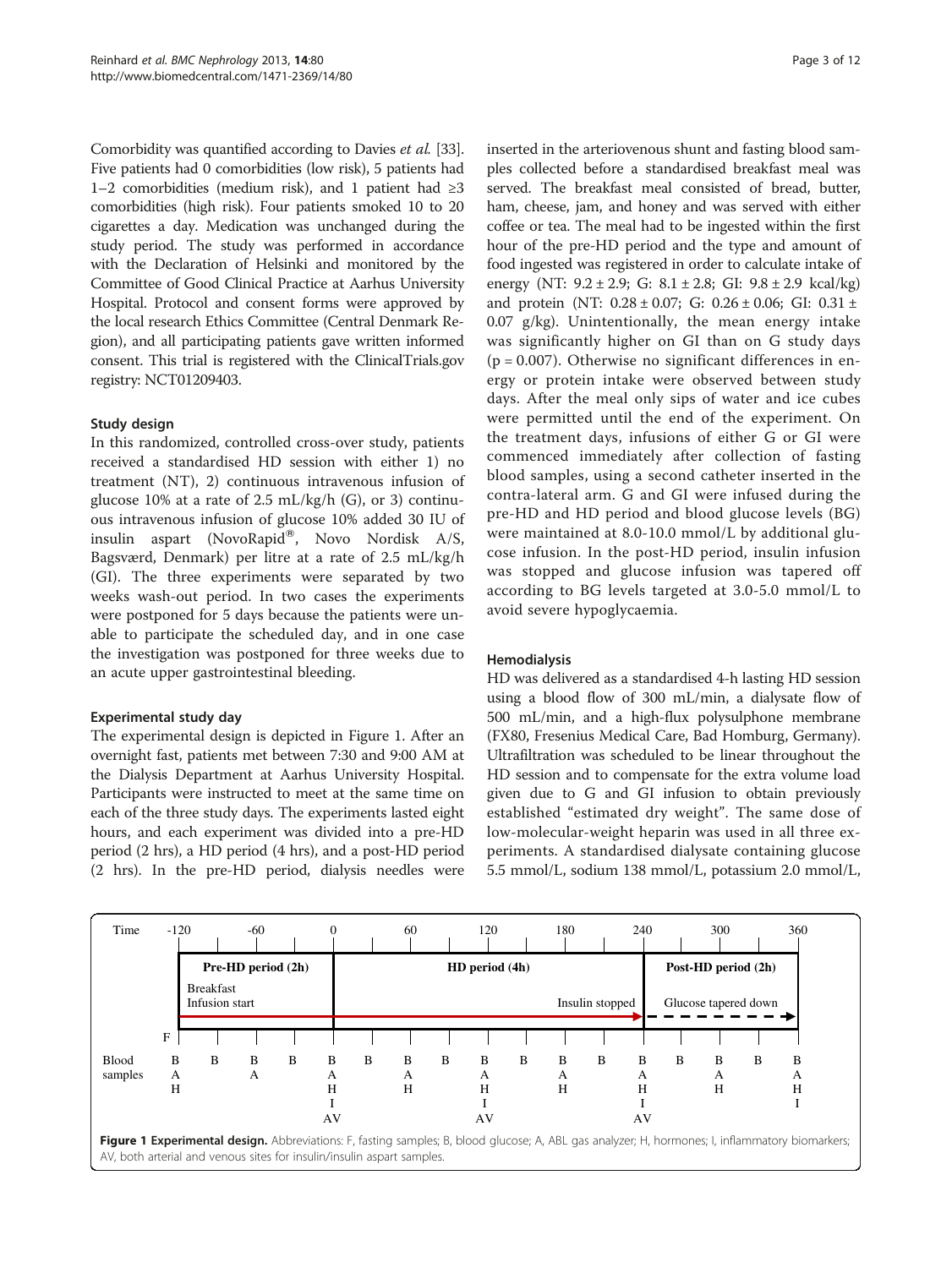calcium 1.25 mmol/L, and bicarbonate 36 mmol/L was used.

#### Assays

Samples for Radiometer ABL 800 Flex blood gas analyzer (Radiometer Medical, Brønshøj, Denmark) were analyzed every hour throughout the experiment to monitor electrolytes (especially potassium), BG levels, and hematocrit. In addition, BG levels were measured with glucometer (HemoCue Glucose 201 DM, HemoCue AB. Ängelholm, Sweden) to obtain BG measurements every 30 min. In the post-HD period, BG levels were measured every 10–30 min to avoid hypoglycaemia.

Plasma concentrations of albumin, fibrinogen, and 25-hydroxy vitamin D were determined with routine automated methods at the Department of Clinical Biochemistry, Aarhus University Hospital. For measurements of hormones and inflammatory biomarkers serum and plasma were separated by centrifugation at  $3500 g$  for 10 min at 4°C and aliquots were stored within an hour at −80°C until further processing.

Serum levels of immunoreactive (total) IGF-I (final dilution 1:1000) were determined in acid ethanol serum extracts using a validated, in-house time-resolved immunofluorometric assay (TR-IFMA) as previously described [\[34](#page-10-0)] with slight modifications: first, the IGF-I assay had been calibrated against the international IGF-I reference preparation WHO 02/254. Second, the detection antibody now consists of a biotinylated goat polyclonal antibody (Sigma-Aldrich, catalogue No. I-8773; Brøndby, Denmark). The biotinylated antibody was incubated with streptavidin europium obtained from Perkin Elmer Life Sciences (Turku, Finland).

Bioactive IGF-I was analysed by a cell-based kinasereceptor activation (KIRA) assay based on human embryonic cells transfected with cDNA of the human IGF-I receptor (IGF-IR) gene, as previously detailed [[35\]](#page-10-0), with slight modifications. The assay measures the ability of serum IGF to phosphorylate (i.e. activate) the IGF-IR in vitro, and takes into account the presence of the IGFBPs and their ability to modify IGF-IR activation by IGF-I or IGF-II [[36](#page-10-0)]. In brief, transfected cells were stimulated with serum diluted 1:10 in Krebs-Ringer buffer for 15 min at 37°C, after which cells were aspirated and the cells lysed. The crude cell lysates were then transferred to a TR-IFMA assay specific for phosphorylated (i.e. ligand-activated) IGF-IRs, based on a monoclonal capture antibody against the extracellular IGF-IR domain and an europium-labelled monoclonal anti-phosphotyrosine antibody as tracer. Since the original description [[35\]](#page-10-0), the KIRA assay has been slightly modified. The assay has now been calibrated against the international IGF-I reference preparation WHO 02/254. Furthermore, the antibodies of the phosphorylated IGF-IR TR-IFMA have been changed.

Coating is now performed using the monoclonal antibody (part 841431, 4 mg/l) contained in the human phospho-IGF-IR kit from R&D Systems (catalogue no DYC 1770E). For detection we use the biotinylated monoclonal phosphotyrosine antibody BAM 1676 (2 mg/l; R&D Systems). The latter is co-incubated with streptavidin europium.

In the KIRA assay, the ability of serum to phosphorylate the IGF-IR in vitro is compared of a serial dilution of rh-IGF-I (WHO 02/254), and accordingly, it is possible to express the serum signal in IGF-I concentrations. The KIRA also detects IGF-II and pro-IGF-II activation of the IGF-IR with a cross-reactivity of 12% and 2%, respectively, of that of IGF-I, whereas proinsulin, insulin and insulin analogues have a cross reactivity <1%. The KIRA has a detection limit <0.08 μg/l, and intra- and inter-assay CVs averaging <7% and <15%, respectively.

IGFBP-1 was assayed by an in-house TR-IFMA, which represents a modification of our previously described RIA [[37\]](#page-11-0). In brief, microtiter plates (Nunc, Roskilde, Denmark) were coated with 100 μL per well of MAB 6303 (Medix Biochemica, Kauniainen, Finland, 1 mg/L dissolved in phosphate buffer, 40 mM, pH 8.0) and incubated overnight at 5°C. MAB 6303 recognizes all phosphorylated isoforms of human IGFBP-1 [\[38](#page-11-0)]. Next day, all wells were washed once (PBS, pH 7.4 added 0.5% (vol/vol) Tween 20 and 0.05% (wt/vol) NaN3) before they were blocked (40 mM phosphate buffer, pH 8.0, added 5% (vol/vol) Tween 20 and 25 μM EDTA). After 2 hrs of blocking at room temperature, the wells were washed once and added 100 μL antigen. Purified human amniotic IGFBP-1 (catalogue no 8IGB1, HyTest, Turku, Finland) served as standard (range: 1.56-50 μg/L). Serum was diluted 1:10. All antigens were dissolved in assay buffer (40 mm phosphate, pH 8.0, added 25 μM EDTA, 0.1% (wt/vol) bovine serum albumin, 0.05% (wt/vol)  $\text{NaN}_3$ , 0.9% (wt/vol) NaCl and 1% (vol/vol) Tween 20)) and assayed in duplicates, whereas non-specific binding (NSB) was assayed in quadruplicate. After an overnight incubation at 5°C, the wells were washed and added 100 μL (400 μg/L) of polyclonal rabbit antibody directed against human IGFBP-1 (catalogue no sc-13097, Santa Cruz Biotechnology, Heidelberg, Germany) dissolved in assay buffer. After two hours of incubation at room temperature all wells were washed and added 100 μL biotinylated goat anti-rabbit IgG (catalogue no. BAF008, R&D Systems) together with Europium-labeled streptavidin added in a final dilution of 1:1000. After two hours incubation at room temperature all wells were washed 6 times, added enhancement solution (200 μL/well, Perkin Elmer Life Sciences, Turku, Finland) and read using time-resolved fluorometry. The coating antibody MAB 6303 has previously been shown to neglect rhIGF-I and -II as well as rhIGFBP-2, -3, -4, and −5 in concentrations up to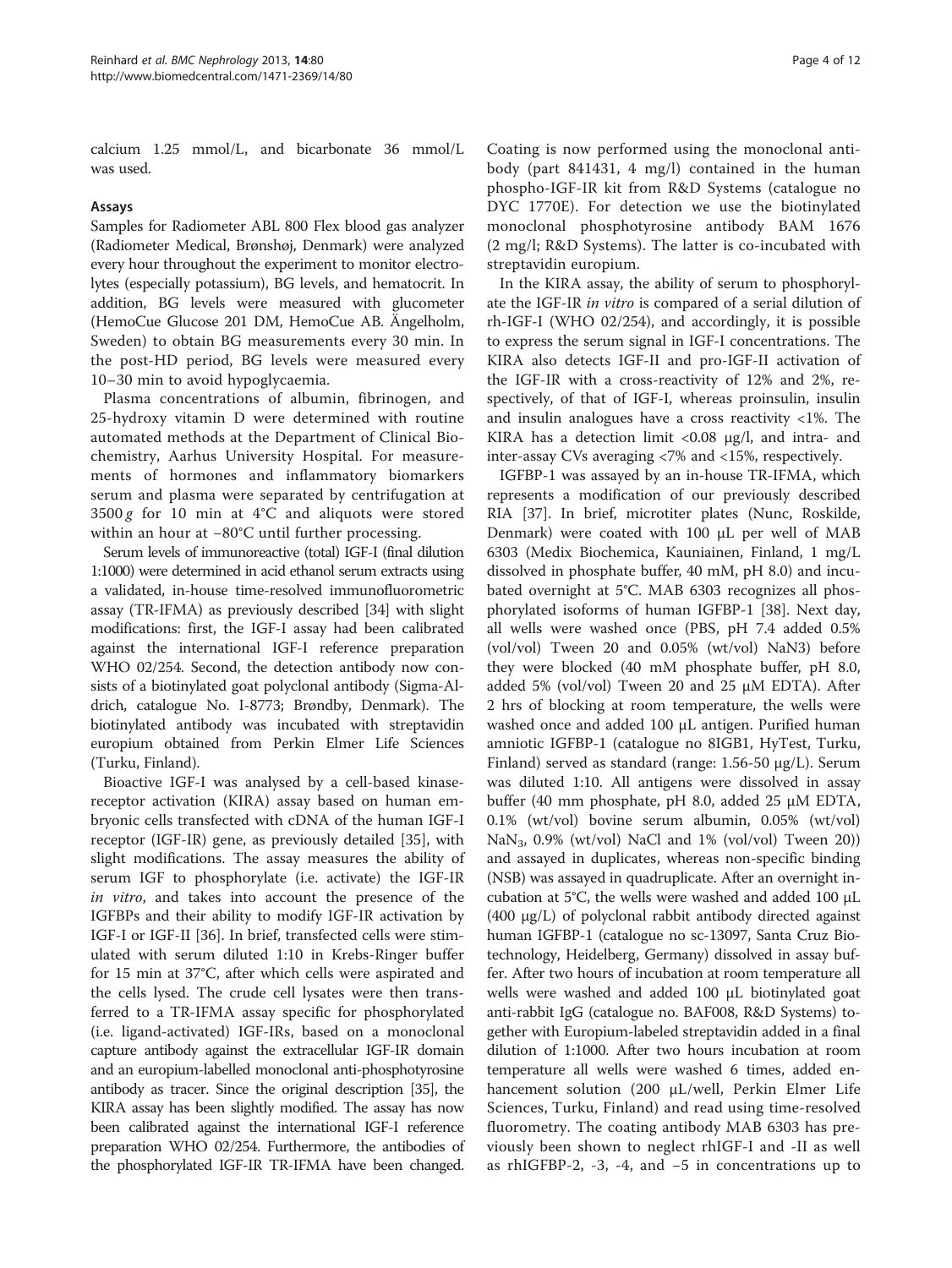10,000 μg/L [[37\]](#page-11-0). The sensitivity of the assay is well below the lowest standard (the signal to NSB ratio corresponding to the lowest and highest standards averaged approximately 7 and 70, respectively). The intraassay CV of samples assayed in duplicates averaged less than 5%, the inter-assay CV of an internal control (IGFBP-1 standard) and a control serum sample averaged 8.1 and 7.0%, respectively (22 plates).

IGFBP-2 was assayed by an in-house TR-IFMA as previously detailed with an intra- and inter-assay CV of < 5% and < 12% respectively [[37\]](#page-11-0).

Serum insulin was measured by a commercially available TR-IFMA (AutoDELFIA insulin; Perkin Elmer Life Sciences). Insulin aspart (NovoRapid $^{\circledR}$ ) measurements were generously performed at the laboratories of Novo Nordisk A/S (Måløv, Denmark) using a homogenous immunoassay with analogue-specific antibody for insulin aspart determination.

Plasma cytokines (IL-1β, IL-6, and TNF- $α$ ) were measured in a magnetic Bio-Plex Pro Assay (Bio-Rad, Hercules, CA, USA), as described by the manufacturer. Detection limits were between 0.5 and 1 ng/L. A Luminex100 using the BioPlex Manager 6.0 software (BioRad) was used for analysis.

High-sensitivity CRP (hsCRP) was determined by an in-house TR-IFMA assay based on two commercial monoclonal antibodies (catalogue no. MAB17071 and BAM 17072 obtained from R&D Systems). The assay was performed essentially as described for the IGFBP-1 assay. As standard we used a preparation from NIBSC (1st international standard, NBISC code 85/506, Potters Bar Hertforshire, UK). The intra- and inter-assay CVs averaged less than 5 and 11%, respectively.

#### Standardisation for comparison

Due to the extra volume infused on G and GI study days, the mean ultrafiltration varied between treatment days (NT: 2,398 ± 1,055; G: 3,039 ± 783; GI: 3,378 ± 645 mL), and was significantly higher on G ( $p = 0.003$ ) and GI ( $p < 0.001$ ) study days compared with NT study days, whereas there was no difference between G and GI study days. Despite the difference in mean ultrafiltration, the change in mean hematocrit during the experiments did not differ between study days  $(p = 0.72)$ . Prior to the statistical analysis bioactive IGF-I, total IGF-I, IGFBP-1, IGFBP-2, insulin, insulin aspart, albumin, fibrinogen, hsCRP, IL-1β, IL-6, and TNF-α concentrations obtained from each patient were corrected for changes in hematocrit using the formula [\[39\]](#page-11-0):

$$
corX = X \times \frac{(1 - Ht_x)}{(1 - Ht_{baseline})}
$$

where *corX* represents the corrected value for the tested compound X, the observed value for the tested compound,  $Ht<sub>x</sub>$  the hematocrit value at the sampling time, and  $Ht_{baseline}$  the hematocrit value measured at baseline.

#### Other measurements

Subjective global assessment (SGA) score was used to classify patients into three categories according to their nutritional status: A, good nutritional status; B, moderate malnutrition; C, severe malnutrition [[40](#page-11-0)]. Kt/V and the normalized nitrogen protein appearance rate were evaluated by the urea kinetic model. The percentage removal fraction (RF) of serum insulin and insulin aspart by the dialysis membrane was calculated at the beginning  $(t = 0 \text{ min})$ , midway  $(t = 120 \text{ min})$ , and at the end  $(t = 240 \text{ min})$  of the HD session from the geometric mean ratio between insulin and insulin aspart concentrations at the arterial and venous sites of the dialyser.

#### Statistical analysis

Data are expressed as the mean ± standard deviation (SD), unless otherwise stated. Changes in biochemical markers over time between and within the different study days (NT, G, and GI) were tested after logarithmic transformation of the original data with mixed-model analysis of variance (ANOVA) for repeated measures with Greenhouse-Geisser epsilon correction. In the ANOVA models, time was the repeated factor, individuals and their interaction with day of visit were random factors; order of study days, day of visit, study day, time, and the interaction between study day and time were fixed factors. When there was a significant interaction between study day and time, study days were compared pairwise, and finally differences between non-parallel curves were assessed at each time point. When no significant interaction was identified between study day and time, results from the three study days were pooled and main effects of time on overall concentrations of the biochemical marker evaluated. The percentage change from baseline was calculated from the geometric mean ratio between concentrations at baseline and at the specific time point obtained by taking antilog to the differences derived from the ANOVA models (in a log-scale). Normality was checked by QQ-plots of the residuals. Changes in insulin and insulin aspart concentrations between the arterial and venous sites of the dialyser were assessed by Student's paired t-test. The percentage removal fraction (RF) of circulating serum insulin by the dialysis membrane was estimated from the geometric mean ratio between insulin concentrations at the arterial and venous sites obtained by taking antilog to the estimated difference between means of log-transformed insulin concentrations at the arterial and venous sites. Assumptions were assessed with QQ-plots of differences and Bland-Altman plots. Associations between variables were assessed with the random coefficient model and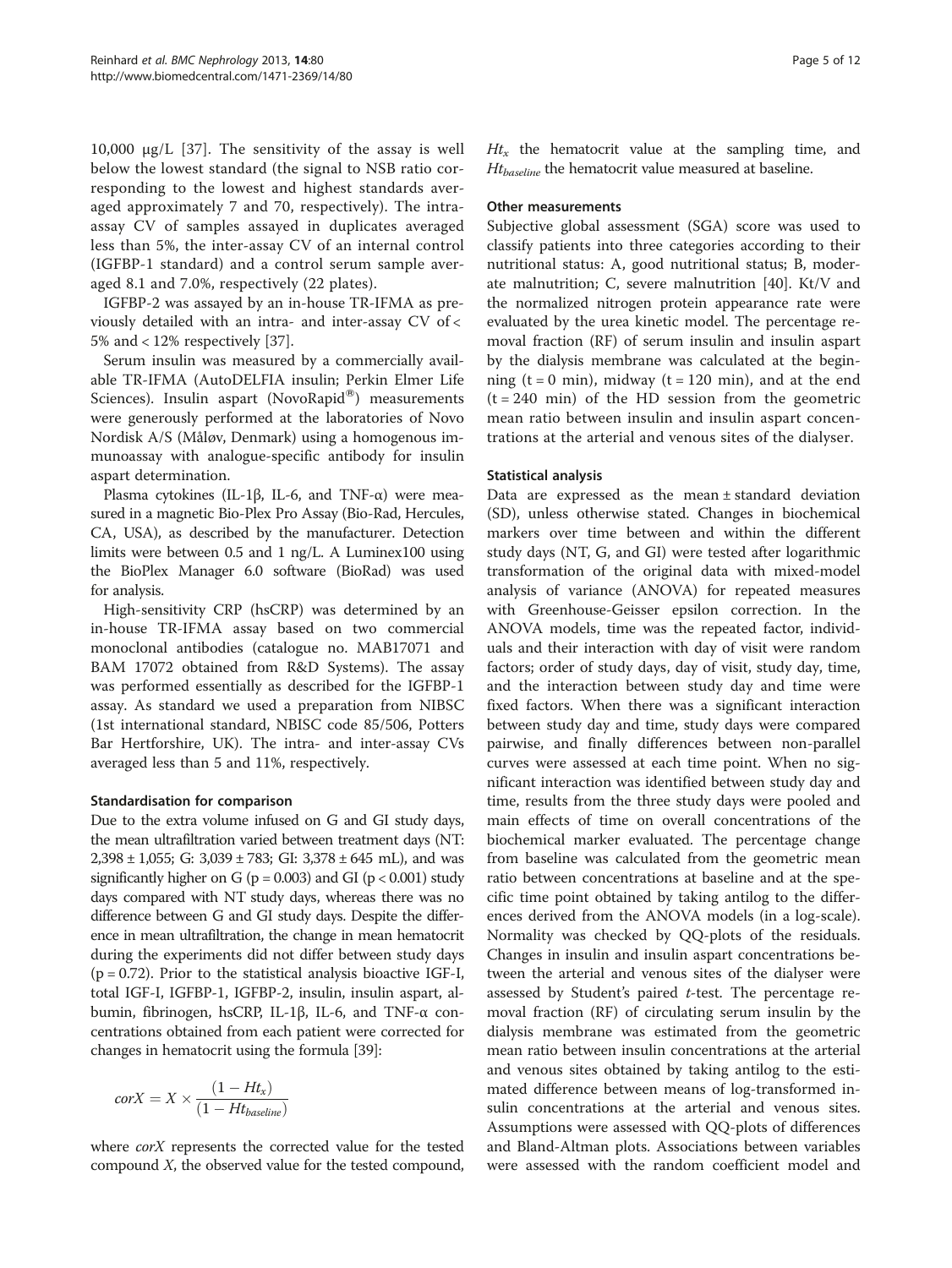expressed as the slope coefficient between the variables. Residuals were assessed graphically and logarithm transformation of the exposure variable was performed if needed. P-values  $\leq 0.05$  were considered statistically significant. Data were analysed using Stata version 11.1 (Lakeway Drive, Texas, USA).

#### Sample size calculation

In a previous study on 10 non-diabetic HD patients we found the mean concentrations ± SD of bioactive IGF-I to be  $1.07 \pm 0.41$  μg/L. A difference of 20% (0.2 × 1.07 =  $0.21 \mu$ g/L) was considered to be the relevant difference between study days. With a level of significance of 5% and a power of 80%, 10 subjects needed to be included in the study as the SD of the difference was estimated to be half the SD of the population SD. In order to randomize subjects equally between order of study days (6 possible combinations) and allow for drop-outs, 12 subjects were included in the study. Randomization was done in two blocks and each block contained the 6 different combinations of study days.

# Results

#### Blood glucose, glucose infusion rates, and serum insulin

Figure 2 depicts BG levels, glucose infusion rates, and serum total insulin (insulin + insulin aspart) concentrations on study days. Mean BG levels were comparable at baseline (NT:  $5.3 \pm 0.4$ ; G:  $5.1 \pm 0.5$ ; GI:  $5.1 \pm 0.4$  mmol/L,  $p = 0.13$ ), but a significant difference in the changes over time were observed between study days  $(p < 0.001)$ . During the experiments, BG levels were higher on G ( $p < 0.001$ ) and GI ( $p = 0.02$ ) study days compared with NT study days. BG levels were lower on GI than on G study days ( $p = 0.01$ ) although the total amount of infused glucose was significantly higher on GI than on

G study days  $(2.61 \pm 0.23 \text{ vs } 1.94 \pm 0.22 \text{ g/kg}, \text{ p} < 0.001).$ On GI study days, a pronounced decline in BG levels was observed immediately after glucose infusions were tapered off after the HD session. Hence, 30 min post-HD BG levels reached their nadir values on GI study days and were significantly lower than on G study days  $(3.8 \pm 1.3 \text{ vs } 1.3 \text{ or } 1.3 \text{ or } 1.3 \text{ or } 1.3 \text{ or } 1.3 \text{ or } 1.3 \text{ or } 1.3 \text{ or } 1.3 \text{ or } 1.3 \text{ or } 1.3 \text{ or } 1.3 \text{ or } 1.3 \text{ or } 1.3 \text{ or } 1.3 \text{ or } 1.3 \text{ or } 1.3 \text{ or } 1.3 \text{ or } 1.3 \text$  $5.7 \pm 1.1$  mmol/L, p < 0.001). Total insulin concentrations differed significantly between study days at 0, 120, and 240 min (p < 0.001 for each pairwise comparison), whereas no differences were observed at baseline or at 360 min.

#### Serum bioactive IGF-I and total IGF-I

No significant differences were observed in the changes over time in either serum bioactive IGF-I or total IGF-I between study days (Figure [3\)](#page-6-0). Overall, postprandial serum levels of bioactive IGF-I rose above baseline at 120 to 300 min ( $p < 0.014$  for each) with a maximum increase of 20% at 120 min (95% confidence interval (CI), 9 to 31%; p < 0.001). Overall, serum total IGF-I levels showed only modest deviations from baseline during the experiments. After a transient fall of 6% at 0 min (95% CI, 3 to 9%;  $p < 0.001$ ), total IGF-I levels rose above baseline at 180 to 300 min with a maximum increase of 5% at 240 min (95% CI, 2 to 9%; p = 0.004). Bioactive IGF-I was positively related with the logarithm of total IGF-I ( $p < 0.001$ , slope coefficient = 0.59) and with the logarithm of total insulin ( $p = 0.03$ , slope coefficient = 0.02), and negatively associated with the logarithm of IGFBP-1 ( $p < 0.001$ , slope coefficient =  $-0.12$ ).

#### Serum IGFBP-1 and IGFBP-2

A significant difference was observed in the changes in serum IGFBP-1 between study days  $(p = 0.008)$  (Figure [3\)](#page-6-0). Differences were only found between NT and G study days and restricted to the post-HD period, where IGFBP-1 levels



Figure 2 Blood glucose and serum insulin levels. Blood glucose levels (A), glucose infusion rates (B), and serum total insulin levels (C) during the experiments on no treatment (NT) (black circles), glucose infusion (G) (open circles), and glucose-insulin infusion (GI) (black triangles) study days. In plot C dark bars equal insulin and light bars equal insulin aspart levels. <sup>α</sup>p < 0.001 vs NT and  ${}^{B}p$  < 0.001 vs G study days at same time point. Data are expressed as means.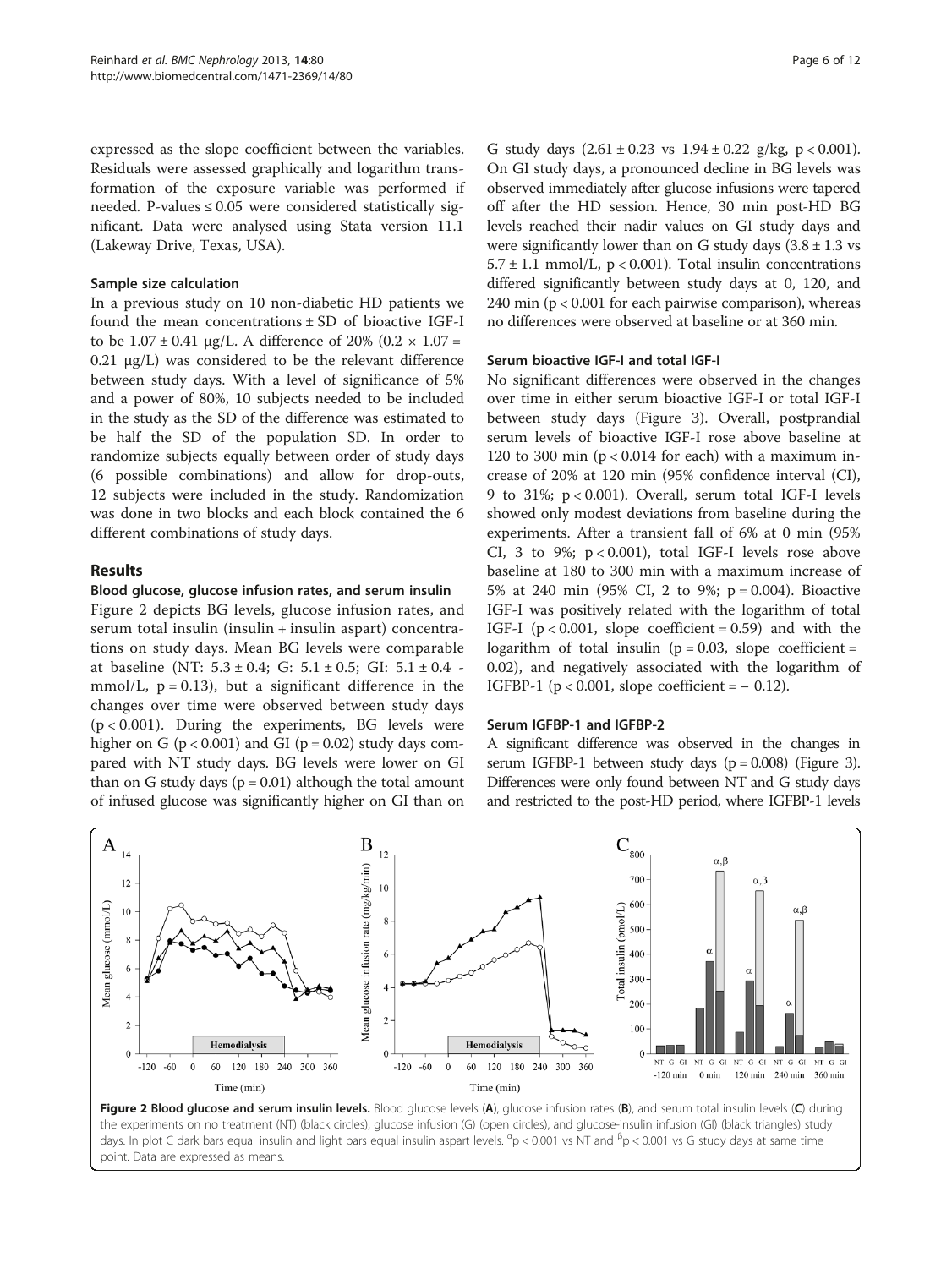were higher on NT than on G study days (p < 0.003 at 300 and 360 min). From baseline to the end of HD, no significant differences were observed in the changes in serum IGFBP-1 levels between study days ( $p = 0.25$ ), and in this time period overall serum IGFBP-1 levels were below baseline at all time points ( $p < 0.001$  for each) with a maximum decrease of 51% at 180 min (95% CI, 45 to 57%). A significant difference was observed in the changes in serum IGFBP-2 between study days ( $p = 0.036$ ), and further evaluation showed a difference between NT and GI study days  $(p = 0.013)$  (Figure 3). IGFBP-1 was negatively related with the logarithm of total insulin ( $p < 0.001$ , slope coefficient =  $-22$ ), whereas the same was not observed for IGFBP-2.

# Present findings compared with previous findings on fasting HD patients

In the present study all subjects received a meal prior to HD, and they also received a glucose-containing dialysate.

By contrast, in our former study we investigated ten overnight fasted non-diabetic HD patients, who remained fasting throughout the entire HD session. Furthermore, in that study we used a glucose-free dialysate, but otherwise we used a similar HD setting (4-h HD sessions using a highflux membrane) and a similar patient group (male/female: 8/2, mean age  $52.5 \pm 5.7$  years, BMI  $26.2 \pm 1.3$  kg/m<sup>2</sup>, and no signs of inflammation or malnutrition) [\[23\]](#page-10-0) as in the present study. Thus, by combining the two studies, we have been able to compare the impact of fasting (no meal and the use of glucose-free dialysate) with the impact of a meal and a glucose containing dialysate. The results are depicted in Figure [4](#page-7-0). In the fasting study bioactive IGF-I was reduced by 40%, whereas IGFBP-1 increased by 5-fold. Total IGF-I levels remained stable at all time points during HD compared with baseline, but declined 11% after the HD session (from  $180 \pm 61$  μg/L at baseline to  $161 \pm 63$  μg/L at 300 min, p < 0.01; data not shown).

<span id="page-6-0"></span>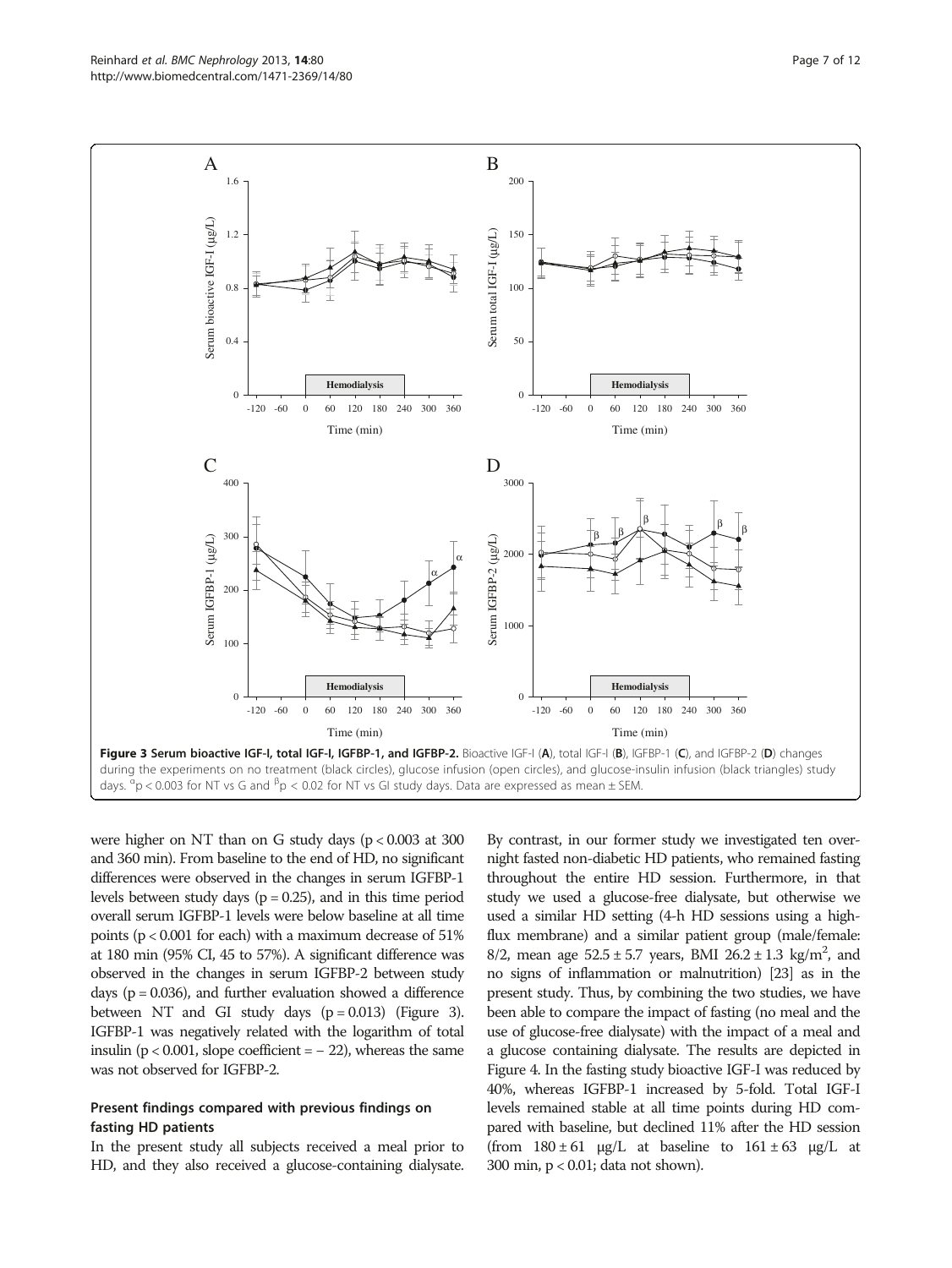<span id="page-7-0"></span>

#### Removal fraction of insulin and insulin aspart

As depicted in Table 2, a marked reduction in serum concentrations of both insulin and insulin aspart were observed from the arterial site to the venous site of the dialyser at the beginning (0 min), midway (120 min), and at the end  $(240 \text{ min})$  of the HD session  $(p < 0.001$  for each comparison). The removal fraction did not differ between study days and were similar for insulin and insulin aspart.

| Table 2 Removal fraction of insulin and insulin aspart |  |  |
|--------------------------------------------------------|--|--|
|--------------------------------------------------------|--|--|

| <b>Time</b>       |                     | A-site        | V-site*       | $RF**$      |  |
|-------------------|---------------------|---------------|---------------|-------------|--|
| point             | Study day           | (pmol/L)      | (pmol/L)      | (%)         |  |
| 0 min             | NT [insulin]        | $184 \pm 91$  | $57 + 37$     | 75 (58; 85) |  |
|                   | G [insulin]         | $371 \pm 274$ | $119 \pm 100$ | 70 (63; 76) |  |
|                   | GI [insulin]        | $253 \pm 212$ | $85 \pm 91$   | 72 (62; 79) |  |
|                   | GI [insulin aspart] | $481 \pm 227$ | $155 \pm 56$  | 67 (56; 75) |  |
| $120 \text{ min}$ | NT [insulin]        | $87 \pm 63$   | $40 \pm 30$   | 55 (50; 59) |  |
|                   | G [insulin]         | $294 \pm 237$ | $146 \pm 133$ | 53 (49; 56) |  |
|                   | GI [insulin]        | $194 \pm 163$ | $94 \pm 89$   | 55 (49; 59) |  |
|                   | GI [insulin aspart] | $462 \pm 181$ | $225 \pm 75$  | 50 (45; 56) |  |
| 240 min           | NT [insulin]        | $30 \pm 20$   | $17 + 14$     | 52 (32; 67) |  |
|                   | G [insulin]         | $162 \pm 115$ | $90 \pm 70$   | 47 (44; 51) |  |
|                   | GI [insulin]        | $74 \pm 41$   | $39 \pm 22$   | 48 (38; 56) |  |
|                   | GI finsulin aspart] | $464 \pm 159$ | $250 \pm 114$ | 48 (39; 55) |  |

Abbreviations: NT, no treatment; G, glucose infusion; GI, glucose-insulin infusion; A-site, arterial site; V-site, venous site of the dialyser; RF, removal fraction.

\*P < 0.001 for comparison of insulin and insulin aspart concentrations between the A- and V-site at each time point and study day.

\*\*The RF of insulin did not differ between study days and were similar for insulin and insulin aspart. From 0 to 120 min the RF declined for both insulin  $(p < 0.001$ , overall) and insulin aspart  $(p = 0.006)$ , whereas the changes in the RF from 120 to 240 min did not reach statistical significance. Data are expressed as mean ± SD for insulin concentrations and mean (95% confidence interval) for RF.

The removal fraction, however, declined from the beginning to midway of the HD session for both insulin ( $p <$ 0.001, overall) and for insulin aspart ( $p = 0.006$ ), but then stayed constant until the end of the HD session.

#### Inflammatory biomarkers

Changes in inflammatory biomarkers from HD start to 2 h post-HD (360 min) are depicted in Table [3](#page-8-0). None of the investigated biomarkers showed any differences in the changes over time between study days. Compared with the start of HD there was a significant overall increase in both plasma albumin and fibrinogen concentrations at 360 min  $(p < 0.001$  for both). From HD start to the end of the study, no changes were observed in overall concentrations of hsCRP, IL-6, or TNF-α, whereas overall concentrations of plasma IL-1β declined  $(p = 0.002)$ .

#### **Discussion**

The present study investigated the effect of maintaining hyperinsulinemia during HD by either glucose or glucose-insulin infusion on serum bioactive IGF-I and plasma IL-6. Although much higher serum insulin levels were obtained when glucose or glucose-insulin infusion was added to the meal, this had no further impact on serum levels of bioactive IGF-I or IGFBP-1 during HD than the meal alone. In contrast to the postprandial intradialytic rise in bioactive IGF-I and concomitant fall in IGFBP-1 observed in the present study, we previously reported that HD in the fasting state results in a marked reduction in bioactive IGF-I and a five-fold increase in IGFBP-1 [\[23\]](#page-10-0). The observations in our previous study were explained by the fasting state of the patients and the use of a glucose-free dialysate resulting in very low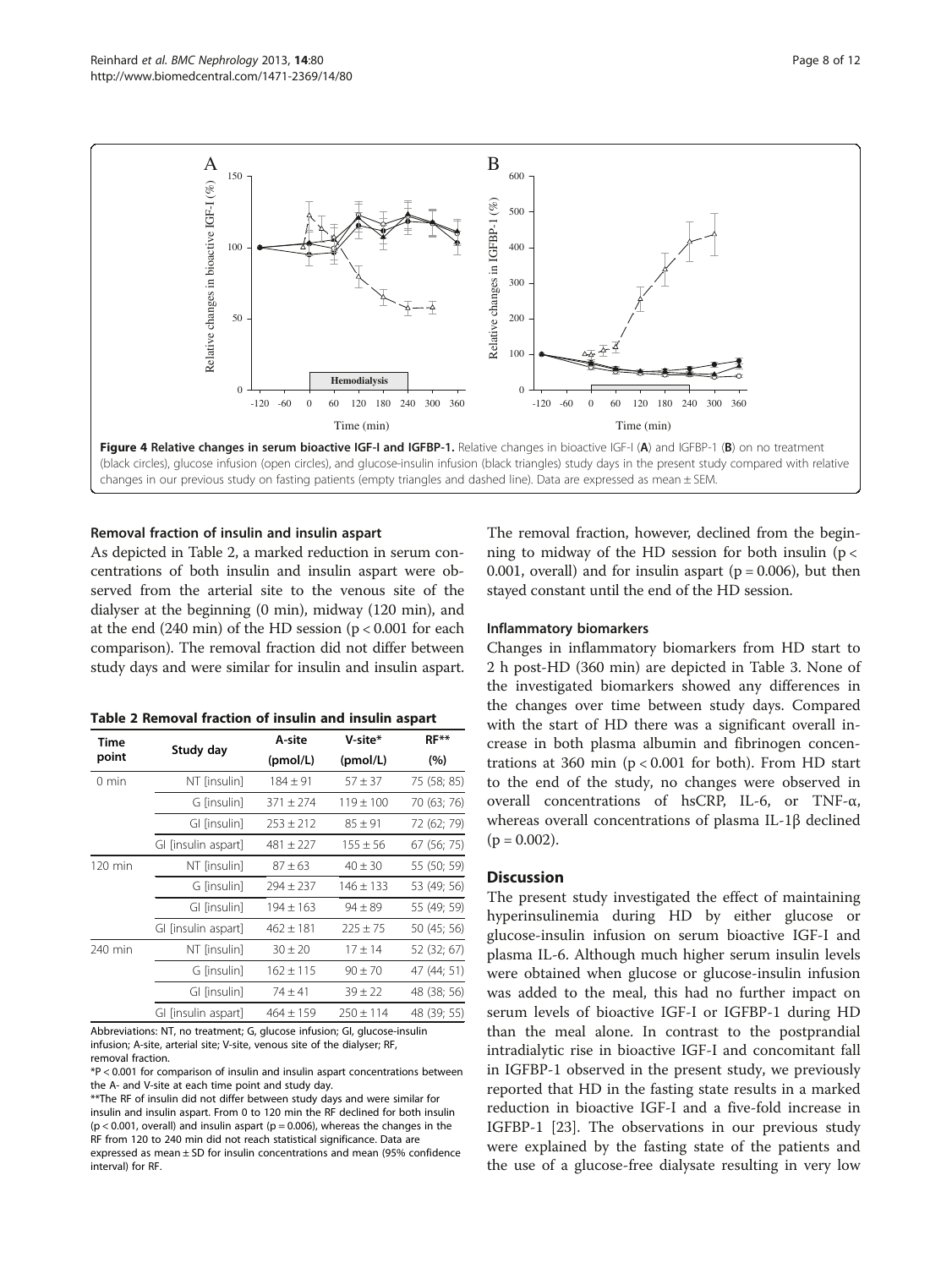| Inflammatory          |                   | HD start               | End of study        |                        | p <sup>a</sup> | $p^b$   |
|-----------------------|-------------------|------------------------|---------------------|------------------------|----------------|---------|
| <b>biomarkers</b>     | $(0 \text{ min})$ |                        | $(360 \text{ min})$ |                        |                |         |
| P-Albumin (g/L)       | Overall:          | $38.8 \pm 2.1$         | Overall:            | $40.4 \pm 2.5$         | 0.12           | < 0.001 |
| $Mean \pm SD$         | NT:               | $39.5 \pm 1.4$         | NT:                 | $41.3 \pm 2.3$         |                |         |
|                       | G:                | $38.1 \pm 1.9$         | G:                  | $40.4 \pm 2.7$         |                |         |
|                       | GI:               | $38.6 \pm 2.8$         | GI:                 | $39.6 \pm 2.4$         |                |         |
| P-Fibrinogen (µmol/L) | Overall:          | $11.7 \pm 1.7$         | Overall:            | $12.8 \pm 1.8$         | 0.12           | < 0.001 |
| $Mean \pm SD$         | NT:               | $11.9 \pm 1.9$         | NT:                 | $13.0 \pm 2.0$         |                |         |
|                       | G:                | $11.6 \pm 1.6$         | G:                  | $12.6 \pm 1.6$         |                |         |
|                       | GI:               | $11.7 \pm 1.9$         | $G$ :               | $12.8 \pm 2.0$         |                |         |
| S-hsCRP (mg/L)        | Overall:          | 4.52 [0.40-10.68]      | Overall:            | 4.67 [0.44-11.25]      | 0.61           | 0.55    |
| Median [range]        | NT:               | 4.75 [0.58-10.08]      | NT:                 | 6.06 [0.55-11.25]      |                |         |
|                       | G:                | 3.21 [0.50-8.20]       | G:                  | 3.35 [0.57-7.96]       |                |         |
|                       | GI:               | 6.48 [0.40-10.68]      | $G$ :               | 6.40 [0.44-10.23]      |                |         |
| $P-IL-1\beta$ (ng/L)  | Overall:          | 0.042 [0.010-0.185]    | Overall:            | 0.039 [0.010-0.095]    | 0.68           | 0.002   |
| Median [range]        | NT:               | 0.042 [0.011-0.185]    | NT:                 | 0.031 [0.011-0.049]    |                |         |
|                       | G:                | 0.041 [0.010-0.157]    | G:                  | 0.039 [0.010-0.095]    |                |         |
|                       | GI:               | 0.043 [0.010-0.166]    | GI:                 | 0.039 [0.029-0.079]    |                |         |
| $P$ -IL-6 (ng/L)      | Overall:          | 0.19 [0.04-2.33]       | Overall:            | 0.18 [0.02-0.89]       | 0.96           | 0.25    |
| Median [range]        | NT:               | $0.14$ $[0.08 - 1.84]$ | NT:                 | 0.19 [0.04-0.89]       |                |         |
|                       | G:                | 0.21 [0.04-0.97]       | G:                  | $0.17$ $[0.05 - 0.34]$ |                |         |
|                       | GI:               | 0.20 [0.06-2.33]       | $GI$ :              | $0.30$ $[0.02 - 0.45]$ |                |         |
| P-TNF-a (ng/L)        | Overall:          | 0.42 [0.02-9.36]       | Overall:            | $0.29$ $[0.02 - 1.82]$ | 0.76           | 0.09    |
| Median [range]        | NT:               | $0.27$ [0.10-8.53]     | NT:                 | $0.27$ $[0.02 - 1.82]$ |                |         |
|                       | G:                | 0.51 [0.02-2.89]       | G:                  | $0.26$ [0.03-1.75]     |                |         |
|                       | GI:               | 0.36 [0.25-9.36]       | GI:                 | 0.46 [0.25-1.33]       |                |         |

<span id="page-8-0"></span>

| Table 3 Changes in inflammatory biomarkers during the experiments |  |  |  |
|-------------------------------------------------------------------|--|--|--|
|-------------------------------------------------------------------|--|--|--|

Abbreviations: HD, hemodialysis; NT, no treatment; G, glucose infusion; Gl, glucose-insulin infusion; hsCRP, High-sensitivity CRP; IL-1β, interleukin-1β; IL-6, interleukin-1β; IL-6, interleukin-1β; IL-6, interleukin-6; TNF-α, tumor necrosis factor α.<br><sup>a</sup>n-value for comparison of differences in the

<sup>a</sup>p-value for comparison of differences in the change over time between no treatment (NT), glucose infusion (G), and glucose-insulin infusion (GI) study days.<br><sup>b</sup>ravalue for comparison of overall change in biomarkers from bp-value for comparison of overall change in biomarkers from HD start to the end of the study.

insulin levels (< 10 pM) during the HD sessions. Taken together, postprandial insulin secretion blocked hepatic IGFBP-1 production and stimulated serum bioactive IGF-I with no further effect of adding glucose or glucose-insulin infusion to the meal. On the other hand, although no differences in serum bioactive IGF-I were observed between study days, our two studies have demonstrated that in non-diabetic HD patients a meal can prevent the HD-associated negative changes in the IGF system observed under fasting conditions. Interestingly, protein turnover studies have almost unanimously demonstrated that intradialytic nutritional supplementation, administered either parenterally or orally, prevent the HD-associated muscle protein catabolism observed under fasting conditions and result in an anabolic muscle protein response [[24](#page-10-0),[41](#page-11-0),[42](#page-11-0)].

In healthy individuals circulating IGFBP-1 levels are inversely correlated with serum insulin levels, and serum insulin levels between 65 and 172 pmol/L promptly inhibits the hepatic IGFBP-1 production [\[29](#page-10-0)[,43\]](#page-11-0). In accordance with this, the present study demonstrated a significant negative association between serum IGFBP-1 and insulin levels. Moreover, on NT study days IGFBP-1 reached nadir values and began to rise when postprandial serum insulin levels dropped below 100 pmol/L at 120 min (~4 h after the meal). In contrast, serum IGFBP-1 concentrations were suppressed during the G and GI study days until the post-HD period when glucose infusions were tapered off, resulting in reduced insulin levels. The rise in IGFBP-1 levels 3–4 h after the meal on NT study days is similar to the postprandial response reported in healthy individuals, hereby supporting that the normal feedback of insulin on IGFBP-1 is preserved in HD patients [[29](#page-10-0)[,44,45\]](#page-11-0). Most likely, the steep rise in IGFBP-1 levels observed in the post-HD period on GI study days was caused by the rapid and pronounced decline in BG levels blocking the secretion of endogenous insulin and thereby stimulating IGFBP-1 secretion [\[46\]](#page-11-0).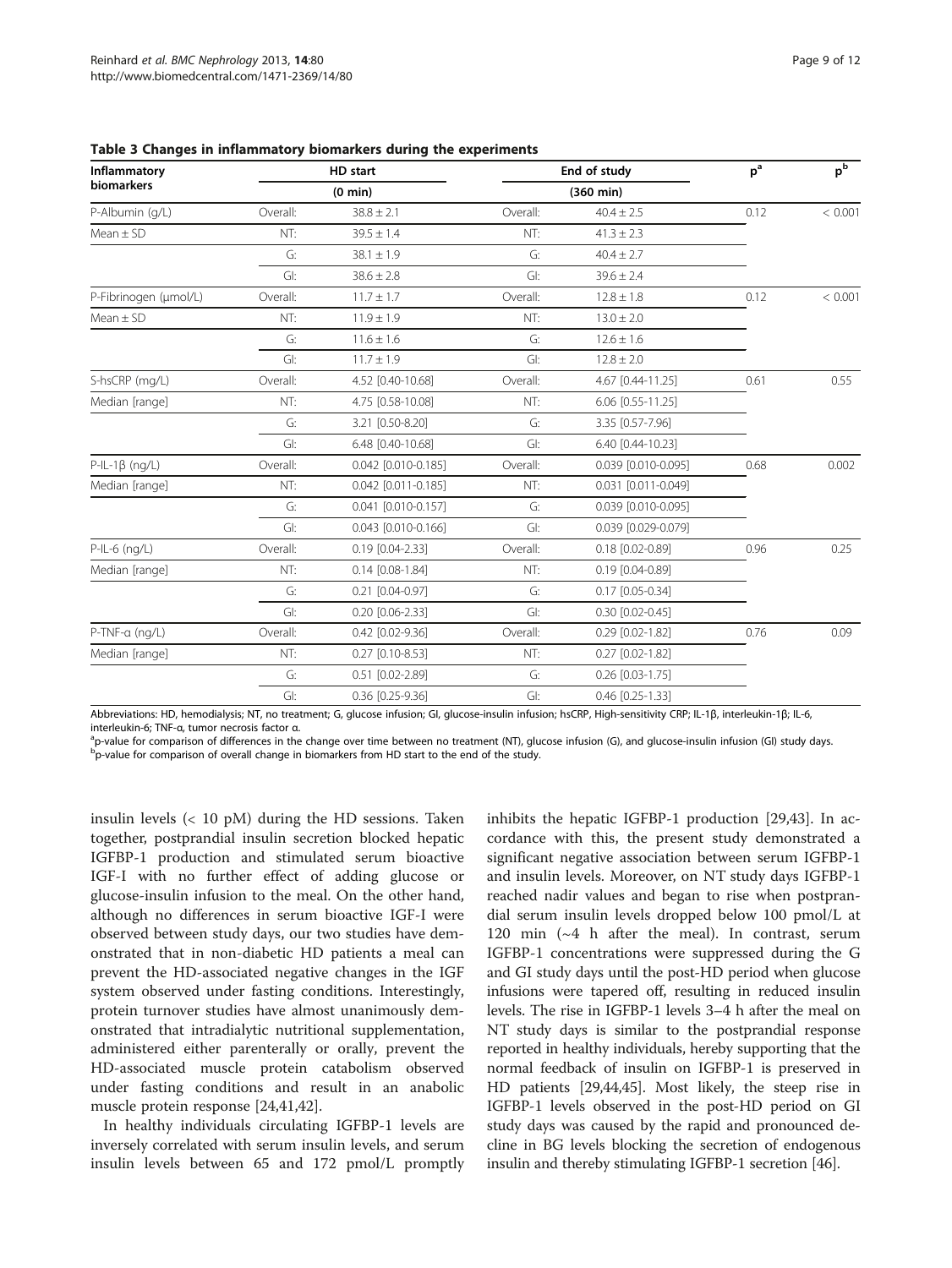Insulin plays a central role in muscle metabolism both directly by inhibiting muscle proteolysis [[5,20](#page-10-0)] and indirectly through the IGF-system. Insulin has a molecular weight (MW) of 5.8 kDa and usually circulates in its free form explaining that it is almost completely cleared from the blood during HD [[39,47](#page-11-0)]. In contrast, more than 99% of IGF-I (MW 7.5 kDa) circulates bound to IGFBPs and therefore avoids clearance by the dialyser [\[23](#page-10-0)[,39](#page-11-0)]. In one report, insulin was undetectable in the filtrate despite a high elimination rate and it was suggested that insulin was cleared from the blood by adsorption onto the dialyser membrane (a polysulfone membrane) [[48](#page-11-0)]. In our study, we used a high-flux polysulphone membrane, which is reported to have a higher clearance rate of insulin than other membrane types [\[47\]](#page-11-0). During HD, the RF declined for both insulin and insulin aspart. Although speculative, this observation can be explained by saturation of the insulin binding sites on the polysulphone membrane during the HD session. Even though serum insulin levels were adequately raised by the meal, the high RF of insulin may still play a role for HD-associated muscle protein catabolism in diabetics without a residual β-cell function. In most European countries meals are routinely offered as an integrated part of the HD treatment. In contrast, some dialysis clinics in the USA have rules against meal intake during HD due to the risk of postprandial hypotension, choking/aspiration, and infection [\[49\]](#page-11-0).

In the present study, no anti-inflammatory effect of insulin was detected as none of the investigated inflammatory markers showed any difference in the change over time between study days. In comparison, a recent crossover study showed that compared with a 4-h HD session conducted during fasting but preceded by a breakfast meal, the addition of low-dose insulin infusion (Actrapid 2 IU/h) during HD resulted in a reduction in plasma CRP, whereas IL-6 and TNF- $\alpha$  levels were unaffected [\[32\]](#page-10-0).

With respect to overall changes in acute-phase reactants, we found a highly significant increase in overall plasma albumin and fibrinogen from HD start to 2 hrs post-HD, whereas serum levels of hsCRP did not change. The rise in plasma albumin is counterintuitive since HD is an inflammatory event and albumin is considered a negative acute-phase reactant. The finding is nevertheless consistent with published literature, in which a coordinated increase in the hepatic fractional synthesis rates of albumin and fibrinogen in response to HD has been reported, and presumed to be mediated by an intradialytic rise in IL-6 and by amino acids derived from muscle catabolism [[15,16,](#page-10-0)[50,51](#page-11-0)].

Previous reports on changes in CRP levels during HD are inconsistent as some studies show an increase  $[32,51,52]$  $[32,51,52]$  $[32,51,52]$  and others no change  $[6,16,53]$  $[6,16,53]$  $[6,16,53]$  $[6,16,53]$  $[6,16,53]$ . The concentrations of IL-6 and TNF-α were unchanged in our

study, whereas IL-1β concentrations fell. This is in contrast to previous studies that almost unanimously have reported a rise in IL-6 levels and either no change or an increase in IL-1β and TNF-α in response to HD [[15,16,](#page-10-0)[51,53\]](#page-11-0). The discrepancy in plasma IL-6 changes during HD may in part be explained by differences in patient characteristics as patients included in our study were well-nourished and showed no sign of infection or inflammation.

A limitation of this study is that we did not include a study day, where patients were kept fasting during the entire experiment. Therefore we compared the results of the present study with the results of a study published in 2010, where patients were in the fasting state before and during the HD session. The two studies were conducted at the same hemodialysis department and were comparable with respect to patient groups and delivered HD dose. Nevertheless, the comparisons have to be interpreted with caution. First of all, although the two patient groups were similar in the two studies the between-group variation is much greater than in a crossover study and therefore the power to detect a difference is smaller. Secondly, although samples were analyzed at the same laboratory they were not analyzed simultaneously. Thirdly, hemodialysis procedures changed in the time period between the two studies and therefore we used different high-flux membranes (FX80, Fresenius Medical Care, Bad Homburg, Germany versus Polyflux H17, Gambro, Sweden) and dialysate compositions (glucose containing versus non-glucose containing). Despite this reservation, the differences in the changes in serum levels of bioactive IGF-I and IGFBP-1 between the two studies were of such a magnitude that we find it highly unlikely that they were caused solely by the above mentioned study differences. Finally, the patients included in the present study were non-diabetic and moderately to well nourished. It is therefore possible that results are not applicable to the general HD patient population, which also includes patients with diabetes as well as malnourishment.

# Conclusions

Adding glucose or glucose-insulin infusion to a meal had no further stimulating effects on serum IGF-I during a HD session. The study, however, demonstrated that a meal alone changed the negative response observed in the IGF-I system during HD in the fasting state to a positive response with a rise in bioactive IGF-I. These changes in bioactive IGF-I during HD support the anabolic role of intradialytic nutritional support. Hyperinsulinemia during HD had no effect on biomarkers of inflammation.

#### Competing interests

The authors declare that they have no competing interests.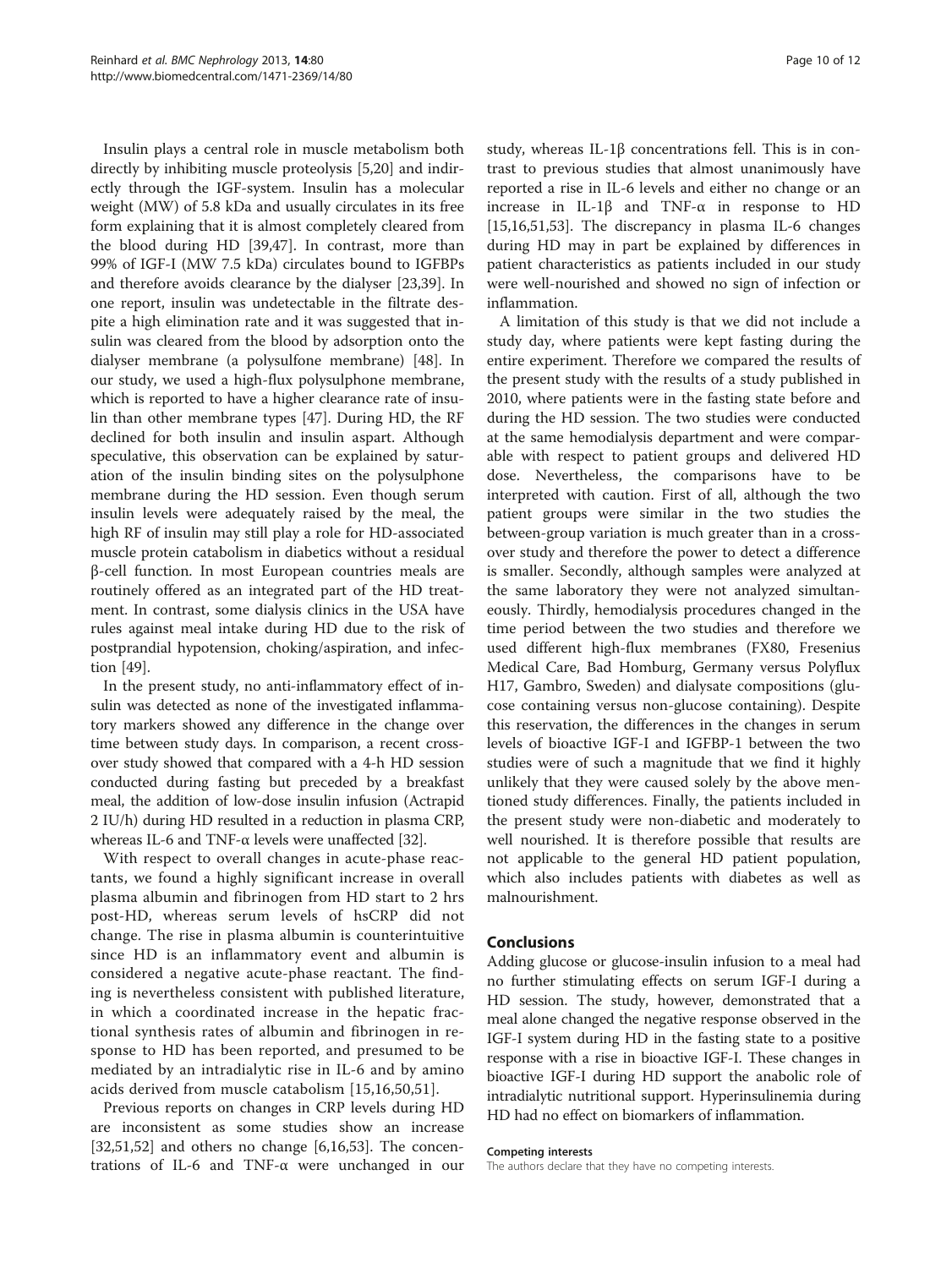#### <span id="page-10-0"></span>Authors' contributions

MR participated in the design of the study, carried out the experiments, performed the statistical analysis, and drafted the manuscript. JF and PI conceived of the study and its design, supervised the conduct of the experiments, helped to interpret the data, and drafted the manuscript. MB carried out the cytokine measurements, and contributed to drafting of the manuscript. BJ, JSC and AF participated in the design of the study and critically revised the manuscript. All authors read and approved the final manuscript.

#### Acknowledgements

The authors wish to thank the hemodialysis patients for participating and the technicians at Department of Renal Medicine, Aarhus University Hospital, and Medical Research Laboratory, Department of Clinical Medicine, Faculty of Health, Aarhus University for skilled technical assistance with the various immunoassays. We also thank Associate Professor B. M. Bibby, Department of Biostatistics, Aarhus University, for helping with the statistical analysis. The study was financed by The Danish Council for Independent Research, Copenhagen, Denmark and The Novo Nordisk Foundation, Gentofte, Denmark.

#### Author details

<sup>1</sup>Department of Renal Medicine, Aarhus University Hospital and Department of Clinical Medicine, Faculty of Health, Aarhus University, Aarhus, Denmark. <sup>2</sup>The Medical Research Laboratory, Department of Clinical Medicine, Faculty of Health, Aarhus University, Aarhus, Denmark. <sup>3</sup>Department of Endocrinology and Internal Medicine, Aarhus University Hospital, Aarhus, Denmark.

#### Received: 21 November 2012 Accepted: 27 March 2013 Published: 4 April 2013

#### References

- 1. Cano NJ, Heng AE, Pison C: Multimodal approach to malnutrition in malnourished maintenance hemodialysis patients. J Ren Nutr 2011, 21:23-26.
- 2. Fouque D, Kalantar-Zadeh K, Kopple J, Cano N, Chauveau P, Cuppari L, Franch H, Guarnieri G, Ikizler TA, Kaysen G, et al: A proposed nomenclature and diagnostic criteria for protein-energy wasting in acute and chronic kidney disease. Kidney Int 2008, 73:391-398.
- 3. Frystyk J, Ivarsen P, Skjaerbaek C, Flyvbjerg A, Pedersen EB, Orskov H: Serum-free insulin-like growth factor I correlates with clearance in patients with chronic renal failure. Kidney Int 1999, 56:2076–2084.
- 4. Iglesias P, Diez JJ, Fernandez-Reyes MJ, Mendez J, Bajo MA, Aguilera A, Selgas R: Growth hormone, IGF-I and its binding proteins (IGFBP-1 and −3) in adult uraemic patients undergoing peritoneal dialysis and haemodialysis. Clin Endocrinol (Oxf) 2004, 60:741–749.
- 5. Lim VS, Yarasheski KE, Crowley JR, Fangman J, Flanigan M: Insulin is protein-anabolic in chronic renal failure patients. J Am Soc Nephrol 2003, 14:2297–2304.
- 6. Bitla AR, Reddy PE, Manohar SM, Vishnubhotla SV, Pemmaraju Venkata Lakshmi Narasimha SR: Effect of a single hemodialysis session on inflammatory markers. Hemodial Int 2010, 14:411–417.
- 7. Cohen SD, Phillips TM, Khetpal P, Kimmel PL: Cytokine patterns and survival in haemodialysis patients. Nephrol Dial Transplant 2010, 25:1239–1243.
- 8. Galli F: Protein damage and inflammation in uraemia and dialysis patients. Nephrol Dial Transplant 2007, 22(Suppl 5):v20-v36.
- 9. Stenvinkel P, Ketteler M, Johnson RJ, Lindholm B, Pecoits-Filho R, Riella M, Heimburger O, Cederholm T, Girndt M: IL-10, IL-6, and TNF-alpha: central factors in the altered cytokine network of uremia–the good, the bad, and the ugly. Kidney Int 2005, 67:1216–1233.
- 10. Ikizler TA, Pupim LB, Brouillette JR, Levenhagen DK, Farmer K, Hakim RM, Flakoll PJ: Hemodialysis stimulates muscle and whole body protein loss and alters substrate oxidation. Am J Physiol Endocrinol Metab 2002, 282:E107-E116.
- 11. Lim VS, Bier DM, Flanigan MJ, Sum-Ping ST: The effect of hemodialysis on protein metabolism. A leucine kinetic study. J Clin Invest 1993, 91:2429-2436.
- 12. Raj DS, Zager P, Shah VO, Dominic EA, Adeniyi O, Blandon P, Wolfe R, Ferrando A: Protein turnover and amino acid transport kinetics in endstage renal disease. Am J Physiol Endocrinol Metab 2004, 286:E136-E143.
- 13. Lim VS, Ikizler TA, Raj DS, Flanigan MJ: Does hemodialysis increase protein breakdown? Dissociation between whole-body amino acid turnover and regional muscle kinetics. J Am Soc Nephrol 2005, 16:862–868.
- 14. Bossola M, Sanguinetti M, Scribano D, Zuppi C, Giungi S, Luciani G, Torelli R, Posteraro B, Fadda G, Tazza L: Circulating bacterial-derived DNA fragments and markers of inflammation in chronic hemodialysis patients. Clin J Am Soc Nephrol 2009, 4:379-385.
- 15. Raj DS, Moseley P, Dominic EA, Onime A, Tzamaloukas AH, Boyd A, Shah VO, Glew R, Wolfe R, Ferrando A: Interleukin-6 modulates hepatic and muscle protein synthesis during hemodialysis. Kidney Int 2008, 73:1054–1061.
- 16. Caglar K, Peng Y, Pupim LB, Flakoll PJ, Levenhagen D, Hakim RM, Ikizler TA: Inflammatory signals associated with hemodialysis. Kidney Int 2002, 62:1408–1416.
- 17. Douglas RG, Gluckman PD, Ball K, Breier B, Shaw JH: The effects of infusion of insulinlike growth factor (IGF) I, IGF-II, and insulin on glucose and protein metabolism in fasted lambs. J Clin Invest 1991, 88:614-622.
- 18. Lang CH, Vary TC, Frost RA: Acute in vivo elevation of insulin-like growth factor (IGF) binding protein-1 decreases plasma free IGF-I and muscle protein synthesis. Endocrinology 2003, 144:3922–3933.
- 19. Fryburg DA: Insulin-like growth factor I exerts growth hormone- and insulin-like actions on human muscle protein metabolism. Am J Physiol 1994, 267:E331–E336.
- 20. Fryburg DA, Jahn LA, Hill SA, Oliveras DM, Barrett EJ: Insulin and insulin-like growth factor-I enhance human skeletal muscle protein anabolism during hyperaminoacidemia by different mechanisms. J Clin Invest 1995, 96:1722–1729.
- 21. Frystyk J: Free insulin-like growth factors measurements and relationships to growth hormone secretion and glucose homeostasis. Growth Horm IGF Res 2004, 14:337–375.
- 22. Brugts MP, Tjiong HL, Rietveld T, Wattimena JL, van den Berg JW, Fieren MW, Janssen JA: Bioactive rather than total IGF-I is involved in acute responses to nutritional interventions in CAPD patients. Nephrol Dial Transplant 2010, 25:940–946.
- 23. Ivarsen P, Chen JW, Tietze I, Christiansen JS, Flyvbjerg A, Frystyk J: Marked reductions in bioactive insulin-like growth factor I (IGF-I) during hemodialysis. Growth Horm IGF Res 2010, 20:156-161.
- 24. Pupim LB, Flakoll PJ, Brouillette JR, Levenhagen DK, Hakim RM, Ikizler TA: Intradialytic parenteral nutrition improves protein and energy homeostasis in chronic hemodialysis patients. J Clin Invest 2002, 110:483-492.
- 25. Lang CH, Nystrom GJ, Frost RA: Tissue-specific regulation of IGF-I and IGF-binding proteins in response to TNFalpha. Growth Horm IGF Res 2001, 11:250–260.
- 26. Chen Y, Biada J, Sood S, Rabkin R: Uremia attenuates growth hormonestimulated insulin-like growth factor-1 expression, a process worsened by inflammation. Kidney Int 2010, 78:89-95.
- 27. Lang CH, Fan J, Cooney R, Vary TC: IL-1 receptor antagonist attenuates sepsis-induced alterations in the IGF system and protein synthesis. Am J Physiol 1996, 270:E430–E437.
- 28. Zhang L, Rajan V, Lin E, Hu Z, Han HQ, Zhou X, Song Y, Min H, Wang X, Du J, et al: Pharmacological inhibition of myostatin suppresses systemic inflammation and muscle atrophy in mice with chronic kidney disease. FASEB J 2011, 25:1653–1663.
- 29. Cotterill AM, Holly JM, Wass JA: The regulation of insulin-like growth factor binding protein (IGFBP)-1 during prolonged fasting. Clin Endocrinol (Oxf) 1993, 39:357–362.
- 30. Lee PD, Conover CA, Powell DR: Regulation and function of insulin-like growth factor-binding protein-1. Proc Soc Exp Biol Med 1993, 204:4–29.
- 31. Dandona P, Chaudhuri A, Ghanim H, Mohanty P: Insulin as an anti-inflammatory and antiatherogenic modulator. J Am Coll Cardiol 2009, 53:S14-S20.
- 32. Vos FE, Manning PJ, Sutherland WH, Schollum JB, Walker RJ: Anti-inflammatory effect of an insulin infusion in patients on maintenance haemodialysis: A randomized controlled pilot study. Nephrology (Carlton) 2011, 16:68–75.
- 33. Davies SJ, Phillips L, Naish PF, Russell GI: Quantifying comorbidity in peritoneal dialysis patients and its relationship to other predictors of survival. Nephrol Dial Transplant 2002, 17:1085–1092.
- 34. Frystyk J, Dinesen B, Orskov H: Non-competitive time-resolved immunofluorometric assays for determination of human insulin-like growth factor I and II. Growth Regul 1995, 5:169–176.
- 35. Chen JW, Ledet T, Orskov H, Jessen N, Lund S, Whittaker J, De MP, Larsen MB, Christiansen JS, Frystyk J: A highly sensitive and specific assay for determination of IGF-I bioactivity in human serum. Am J Physiol Endocrinol Metab 2003, 284:E1149–E1155.
- 36. Frystyk J: Quantification of the GH/IGF-axis components: Lessons from human studies. Domest Anim Endocrinol 2012, 43:186–197.